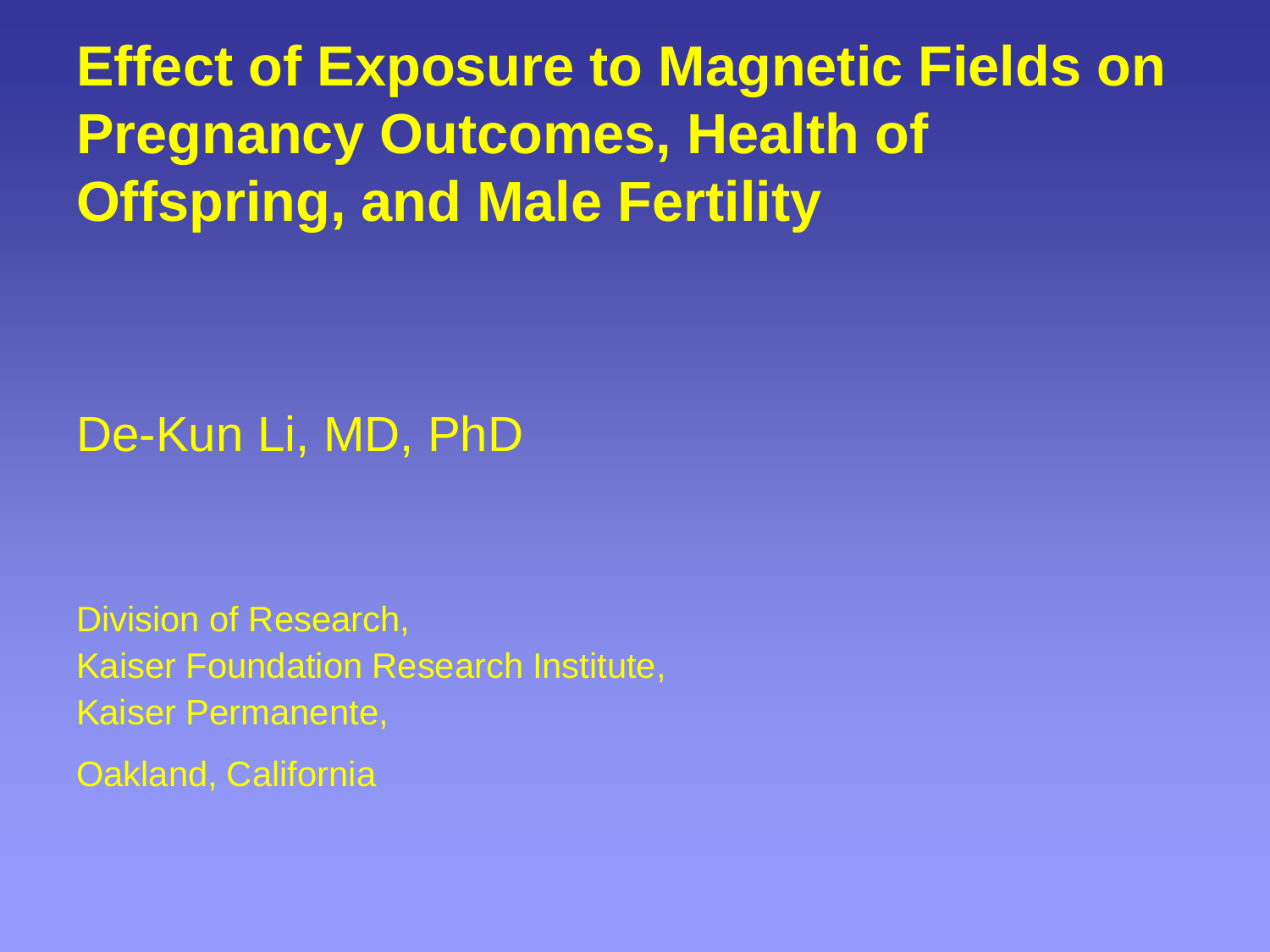# Story of EMF Health Effect

- Discovery in 1979:
	- Findings by Nancy Wertheimer and Ed Leeper
	- Their incredible luck
	- Their two legacies
		- Poor EMF measurements
		- Outcome inefficient to study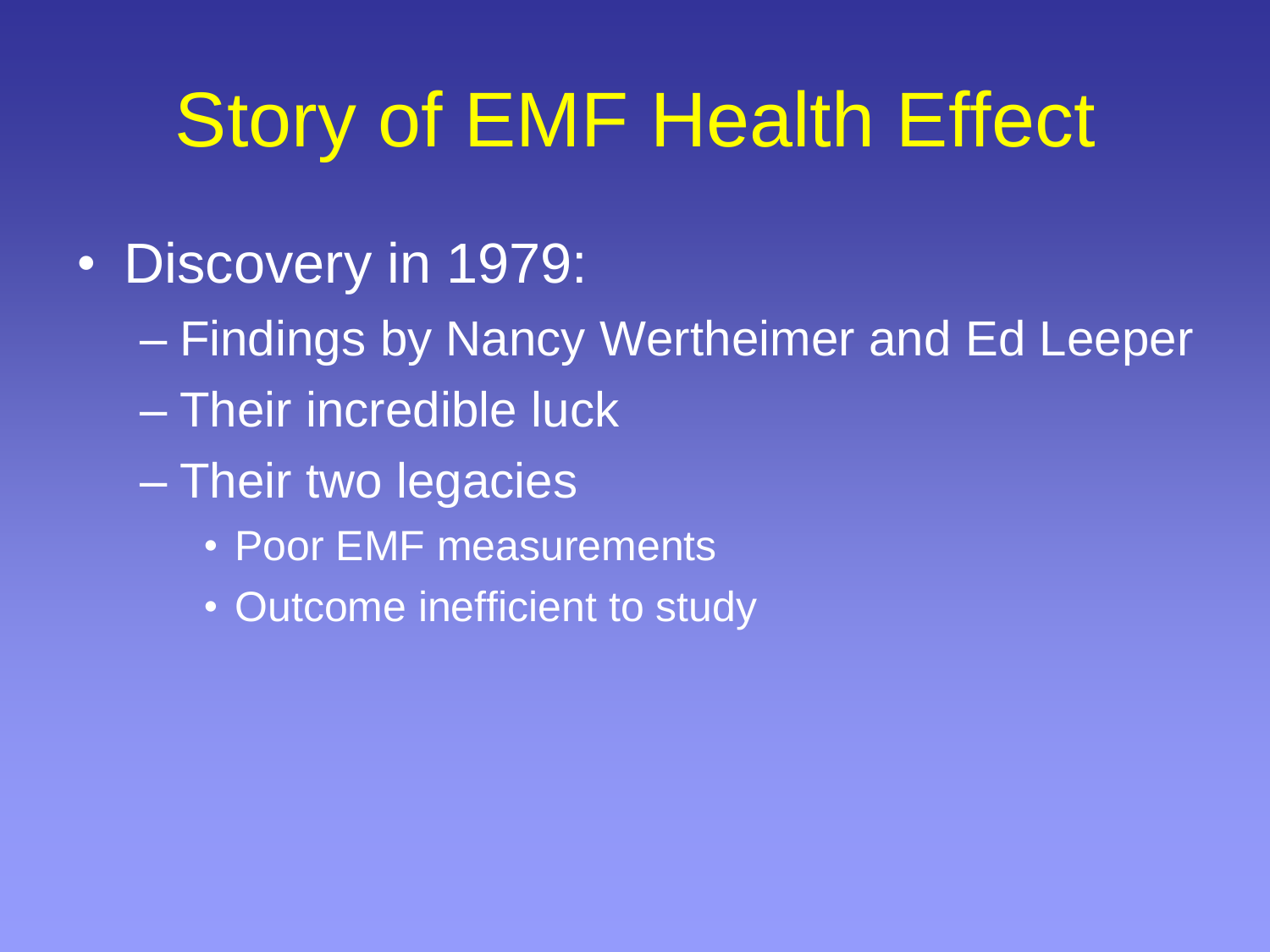## History of EMF Research

- Evolution of EMF measurements:
	- Wire codes
	- Interview about occupational history
	- Distance from power lines or power stations
	- Home spot measurement
	- Personal EMF measurements (24 hours)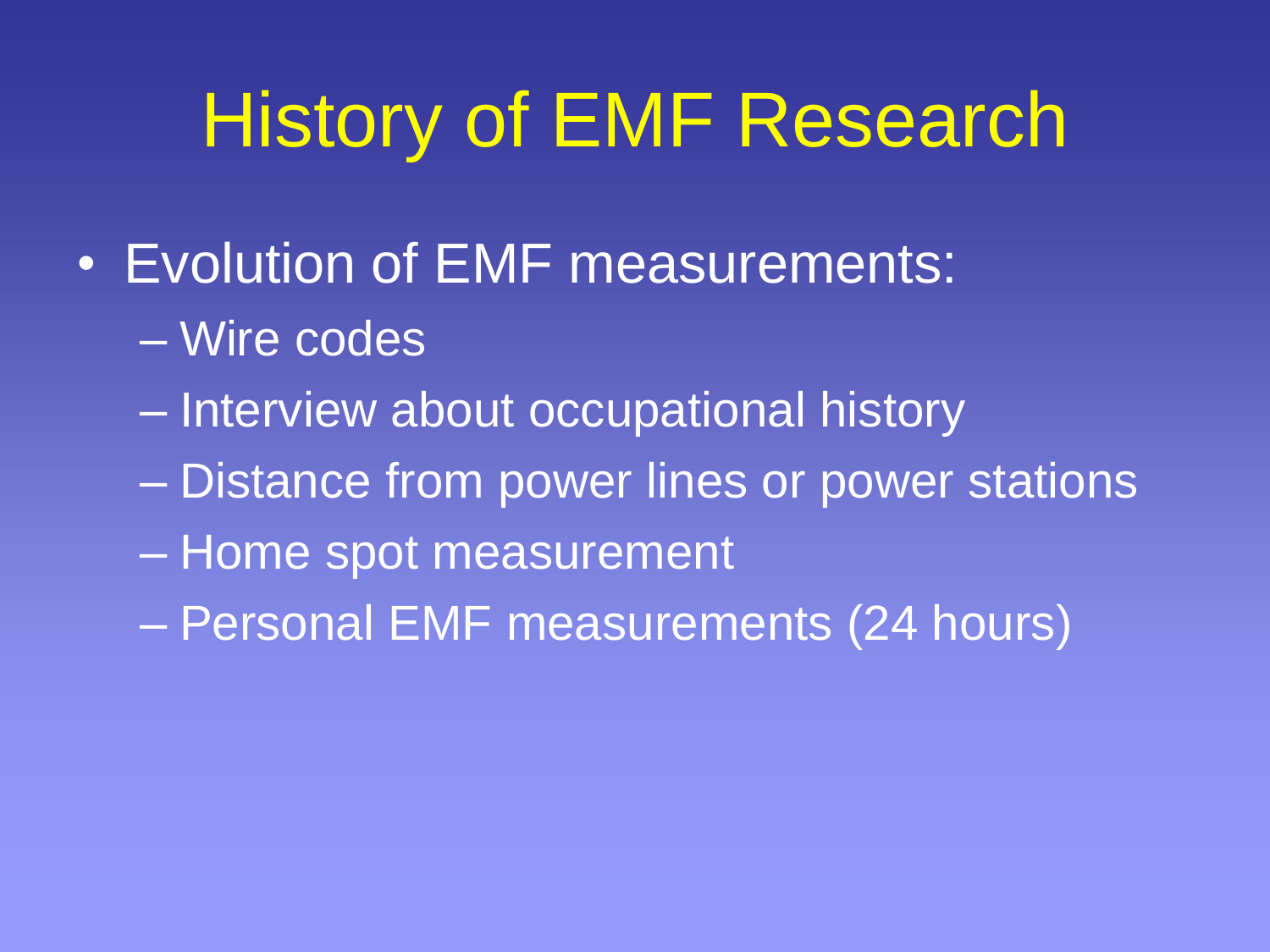## History of EMF Research

- Inefficient outcomes being studied:
	- Cancers
		- Childhood leukemia
		- Brain tumors
		- Other cancers including breast cancer
	- Long latency
	- Exacerbate the problem of EMF exposure misclassification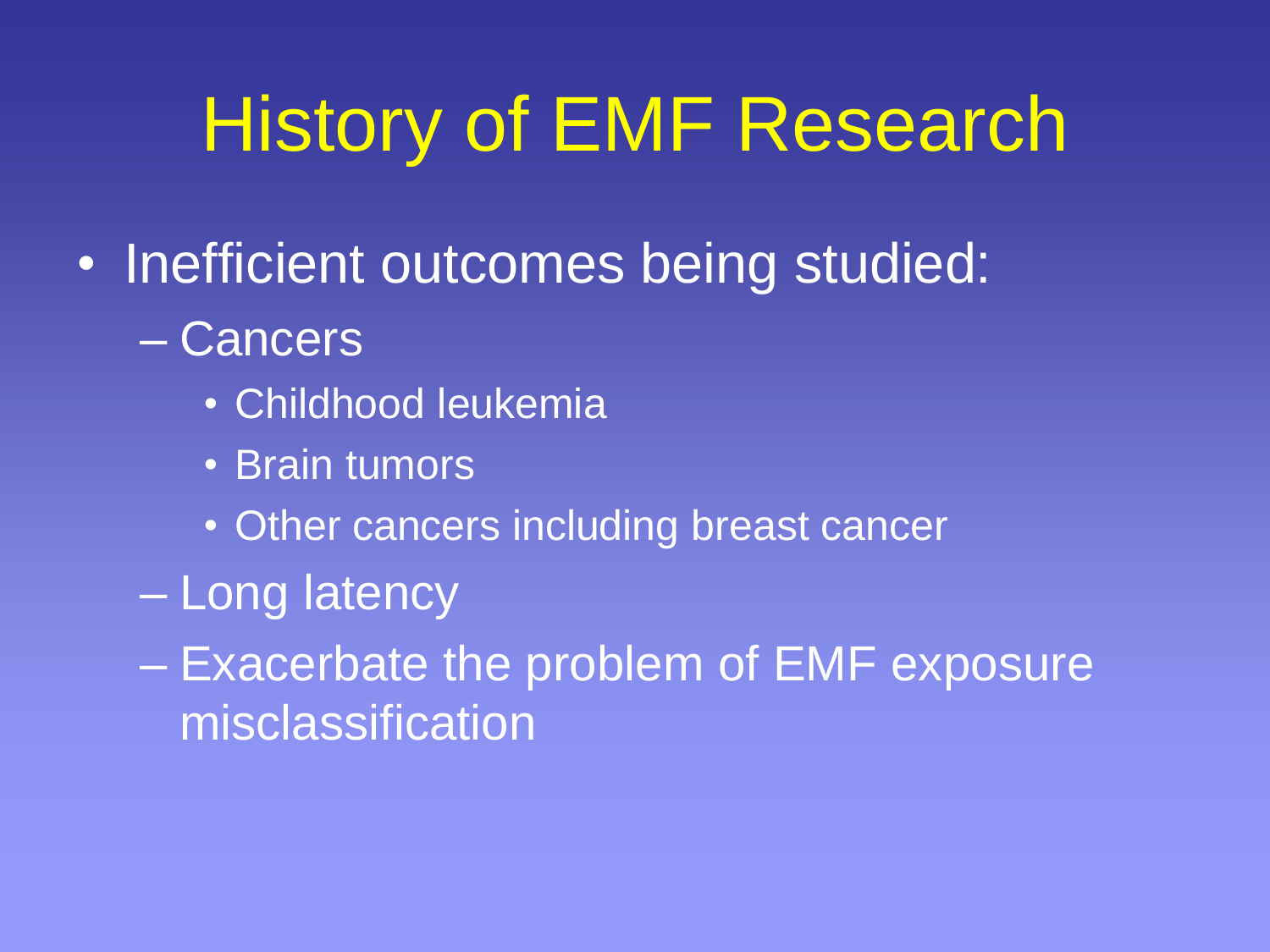## Problems with EMF Research

- Crude measure of EMF exposure
- Outcomes inefficient to study
- Mostly retrospective studies (case-control studies with surrogate measures of EMF)
- Physicists' involvement a mistake
	- Focus on energy
	- Other mechanisms: cell-to-cell communications
- Lack of extensive research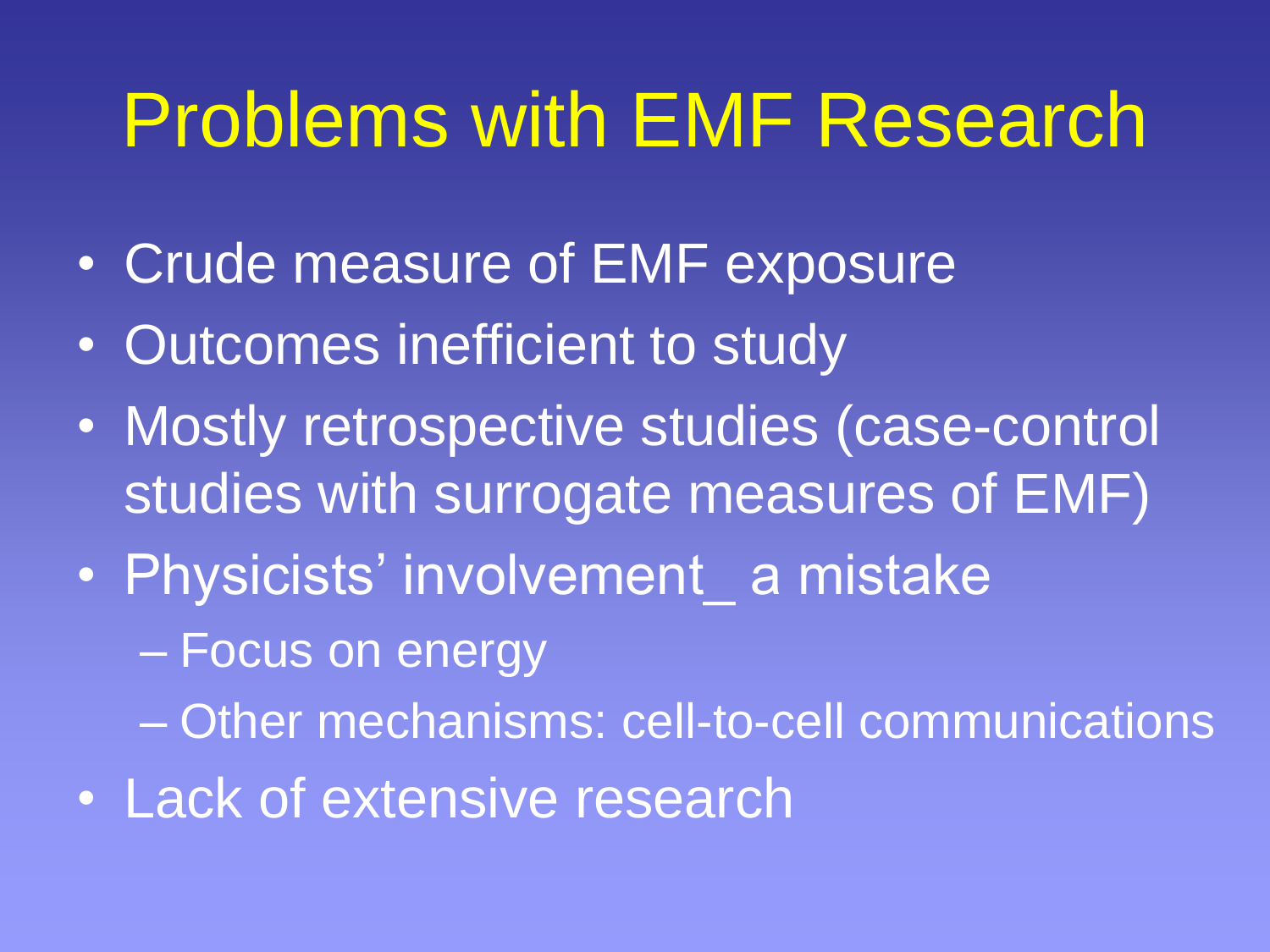#### Misconception about EMF Health Effect

- Most studies were negative
- It has been proven safe
- Power line EMF – Low frequency 50-1000 Hz
- Wireless (cell phone) EMF – High frequencies > 1 MHz
- Power line EMF and wireless EMF different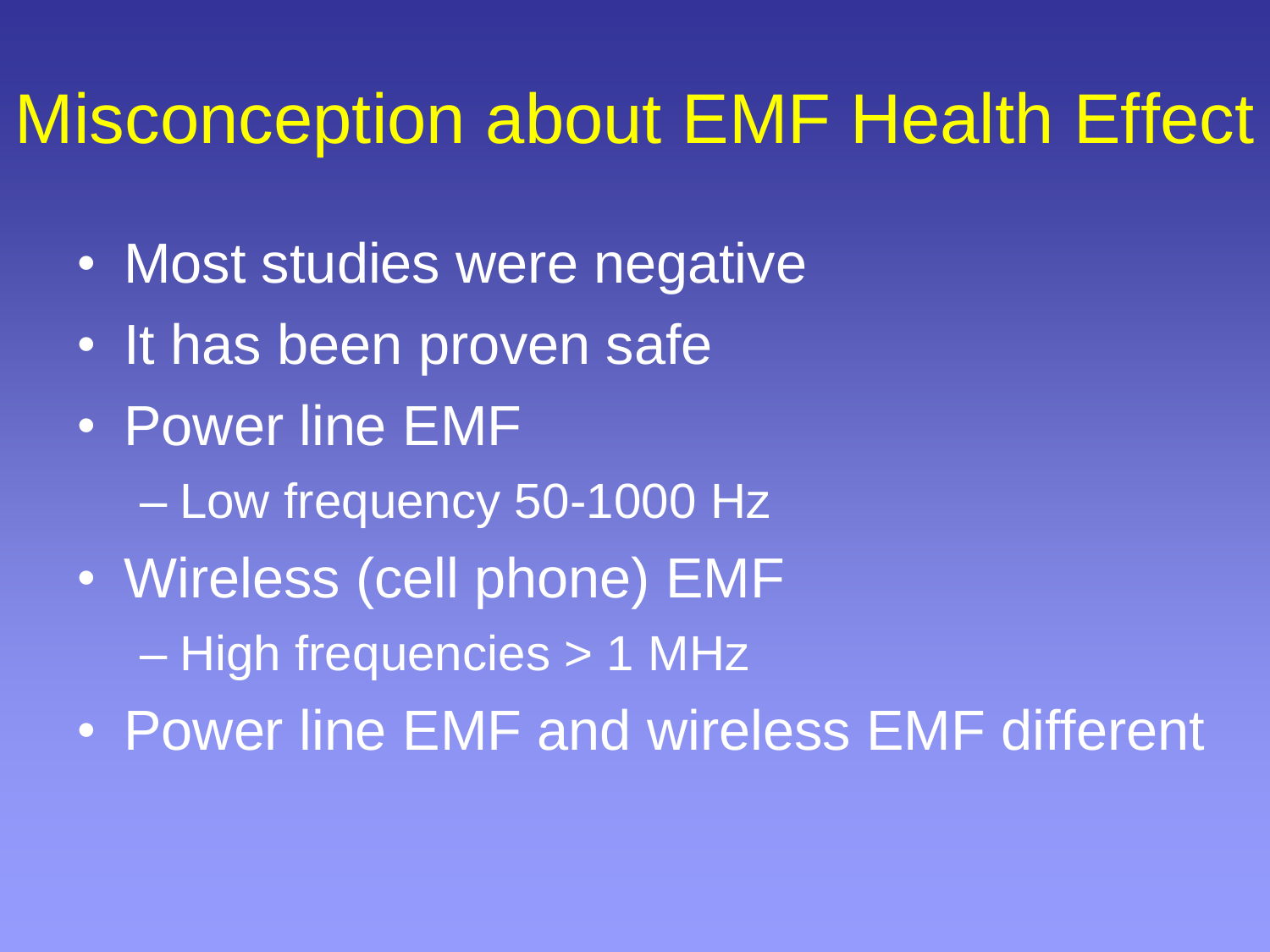#### Findings on *In-utero* EMF Exposure

- Exposure to high level of magnetic fields during pregnancy is associated with an increased risk of:
	- Miscarriage
	- Asthma in offspring
- Prospective design
- Dose-response relationship
- Synergistic effect with known risk factors
	- For miscarriage: a history of miscarriage
	- For asthma in children: maternal history of asthma and firstborn child
- **Typical day: stronger association**